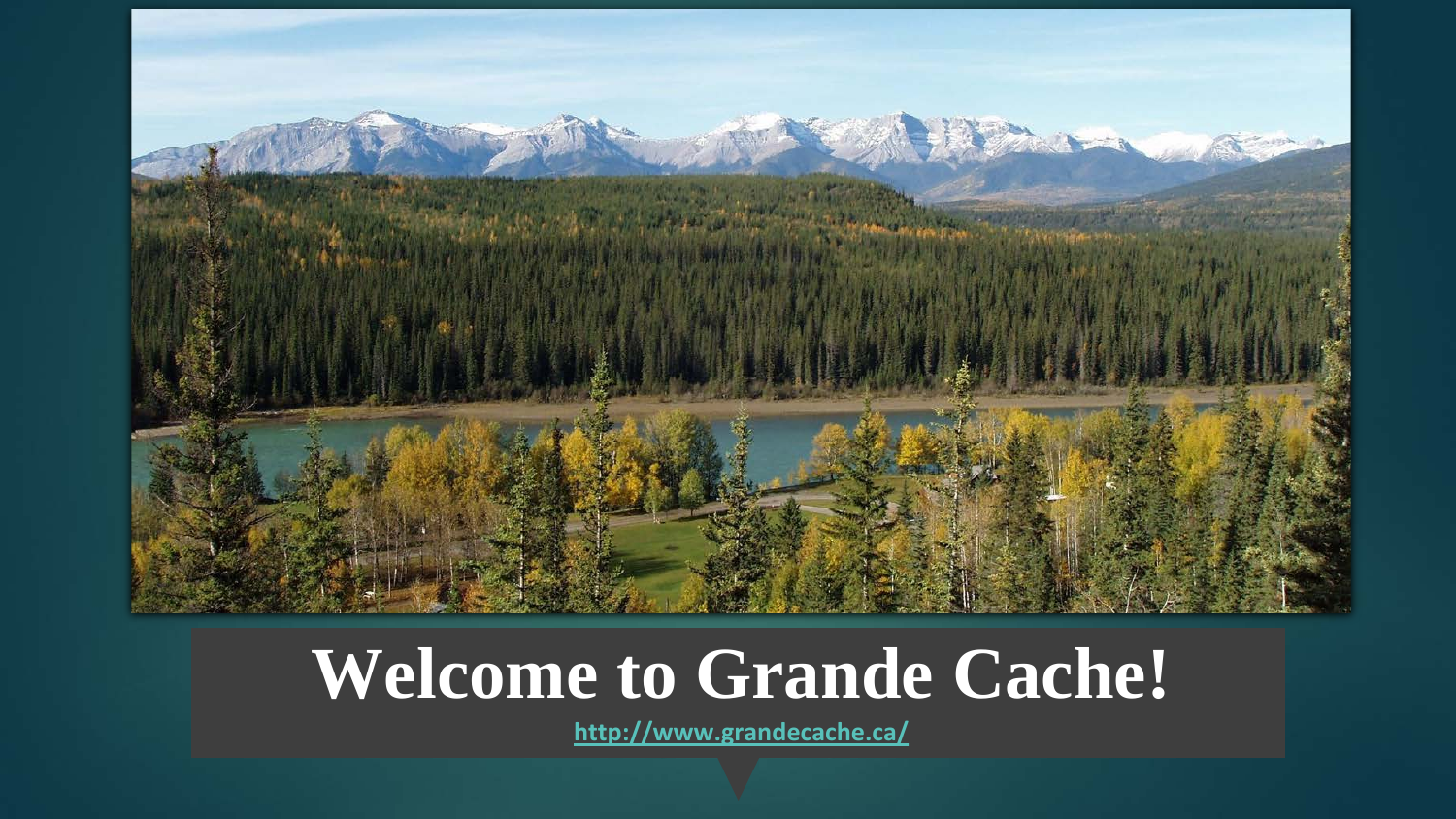



### **Location**

 $\geq$  190 km (2 hrs) from Grande Prairie  $\geq$  431 km (4 % hrs) from Edmonton  $208$  km (2 hrs) from Jasper

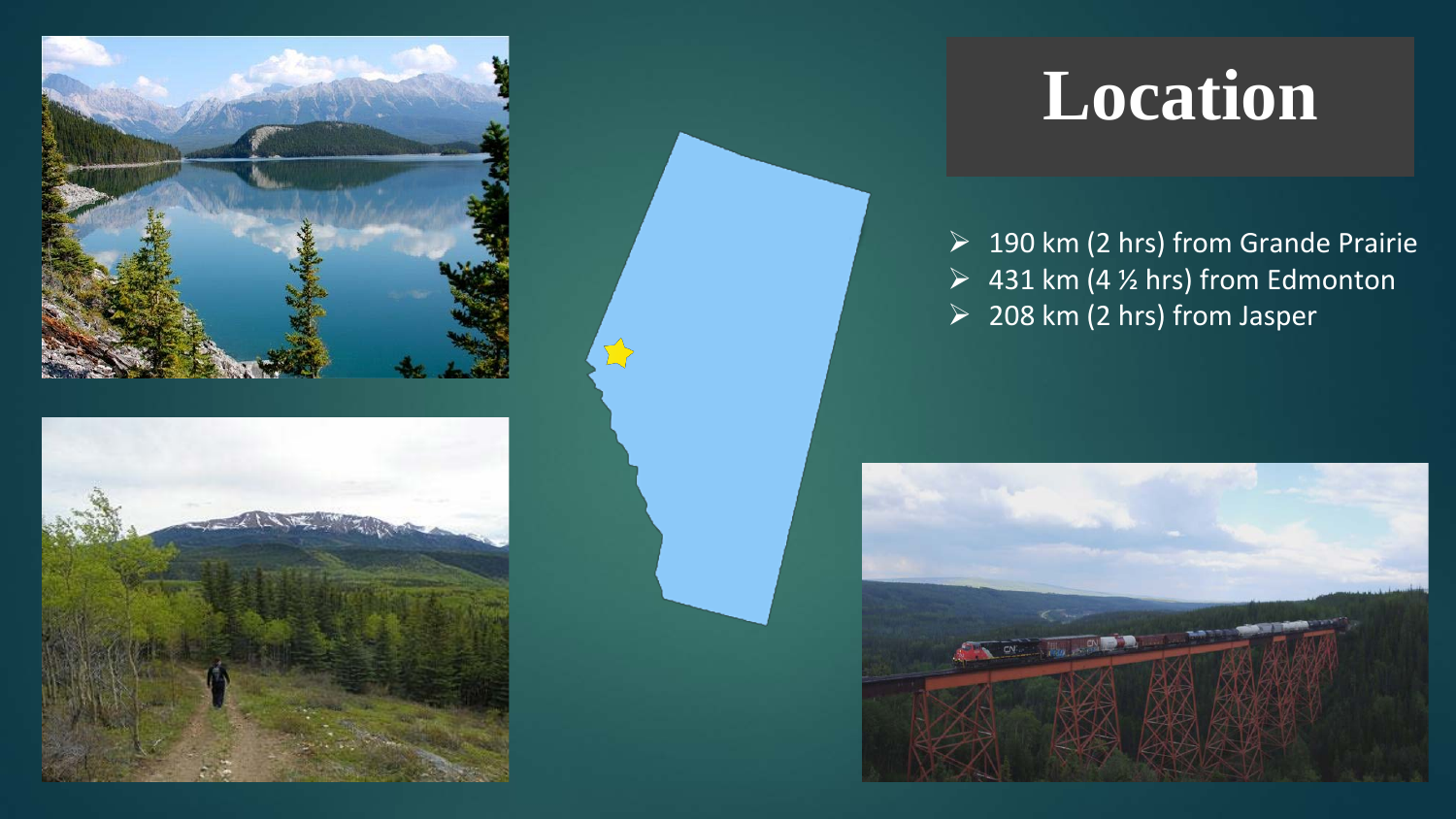





## **Hamlet of Grande Cache**

- $\triangleright$  Population: 3,571
- $\triangleright$  Median age: 36.5
- $\geq 10.5\%$  of population 65+
- $\triangleright$  Economic Base:
	- o Coal
	- o Forestry
	- o Oil & Gas
- $\triangleright$  Adjacent to Willmore Wilderness Park
- $\triangleright$  Home of the Canadian Death Race
- $\triangleright$  Located in the northern part of the Rocky Mountains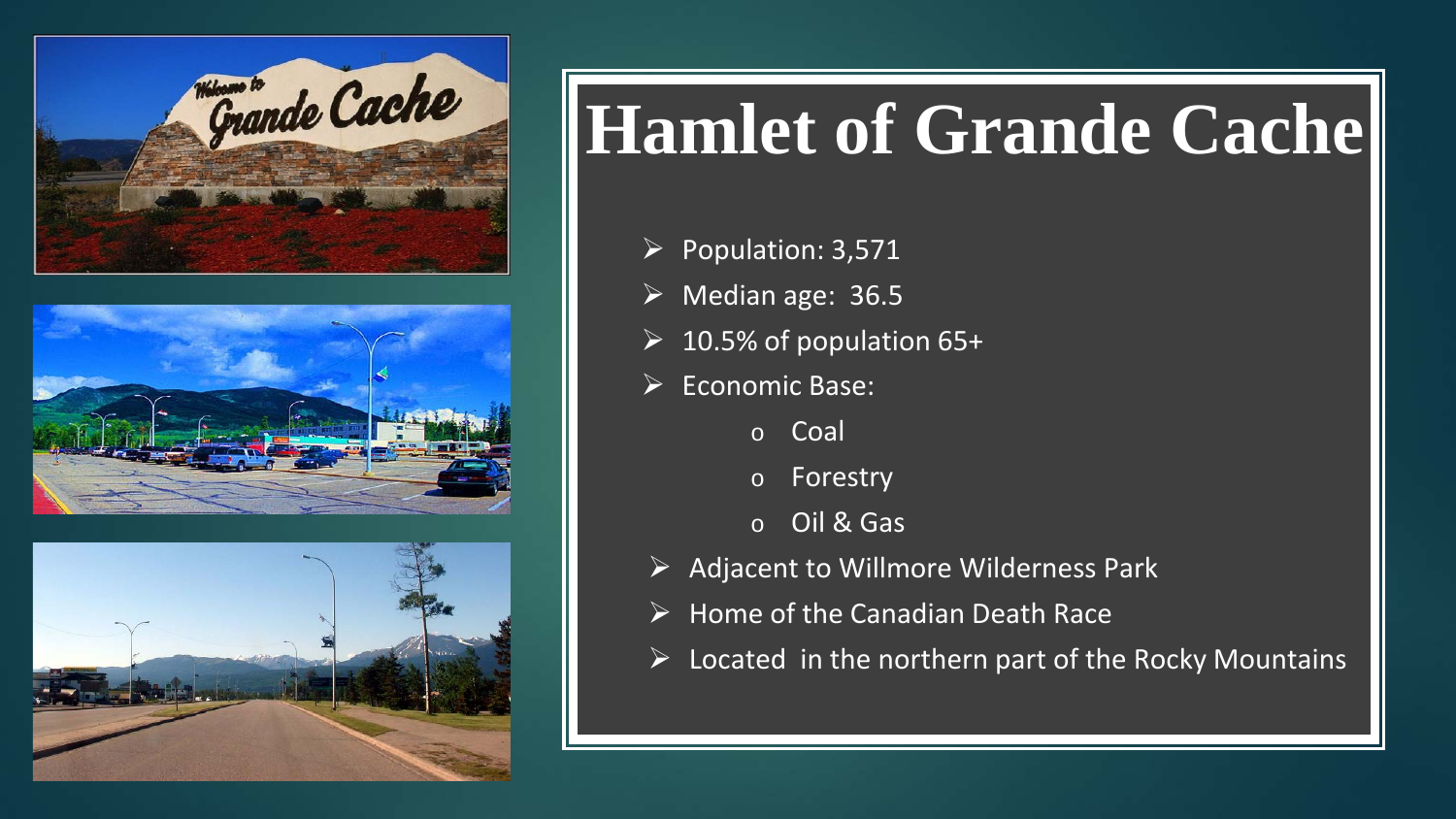

- $\triangleright$  Hiking & biking
- $\triangleright$  Fishing
- Golf
- $\triangleright$  Recreation centre
- $\triangleright$  Labyrinth Park
- $\triangleright$  Grande Cache Lake
- $\triangleright$  Horseback riding

## **Recreation**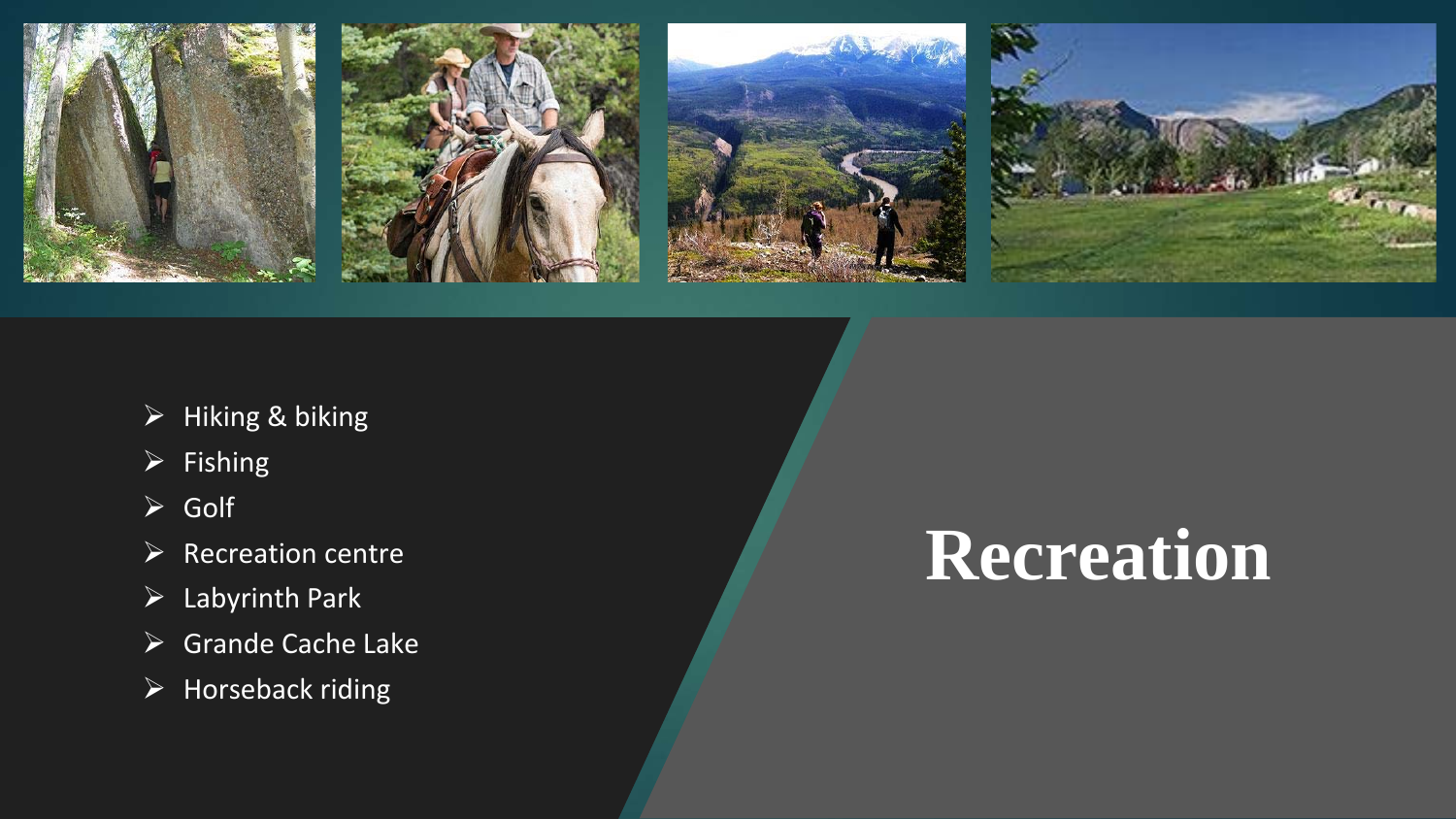### **Municipal District of Greenview**



- $\triangleright$  Population: 5,583
- ▶ Median Age: 39.9
- $\geq 13.6\%$  of population 65+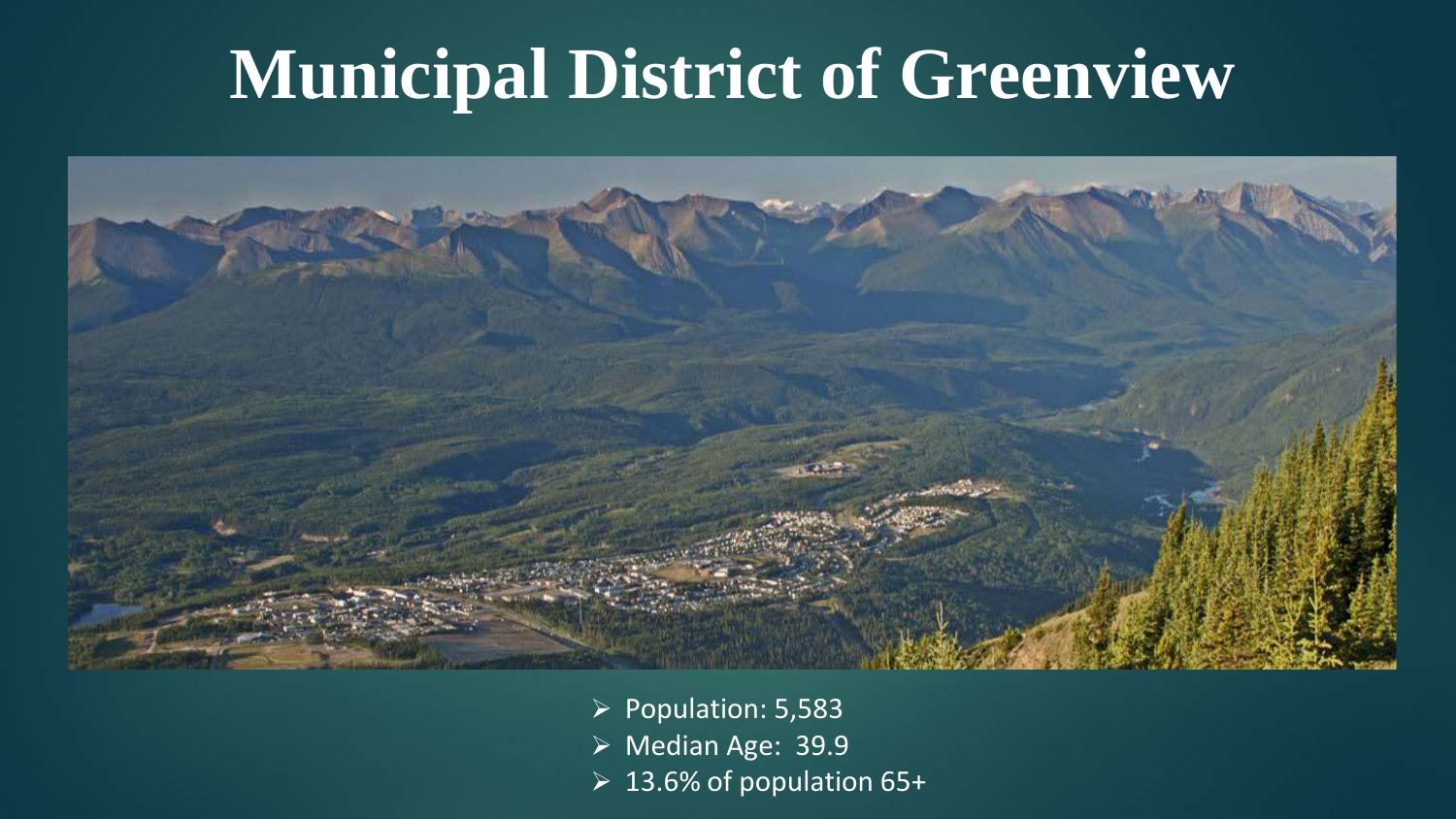# **Grande Cache Community Health Complex**

10200 Shand Ave Grande Cache, AB T0E 0Y0 (780) 827-3701

- $\geq$  24 Hour active emergency
- $\triangleright$  10 Active treatment beds
- $\geq$  30 Long term care beds
- Laboratory
- $\triangleright$  AADAC
- Mental Health Services
- $\triangleright$  Home Care